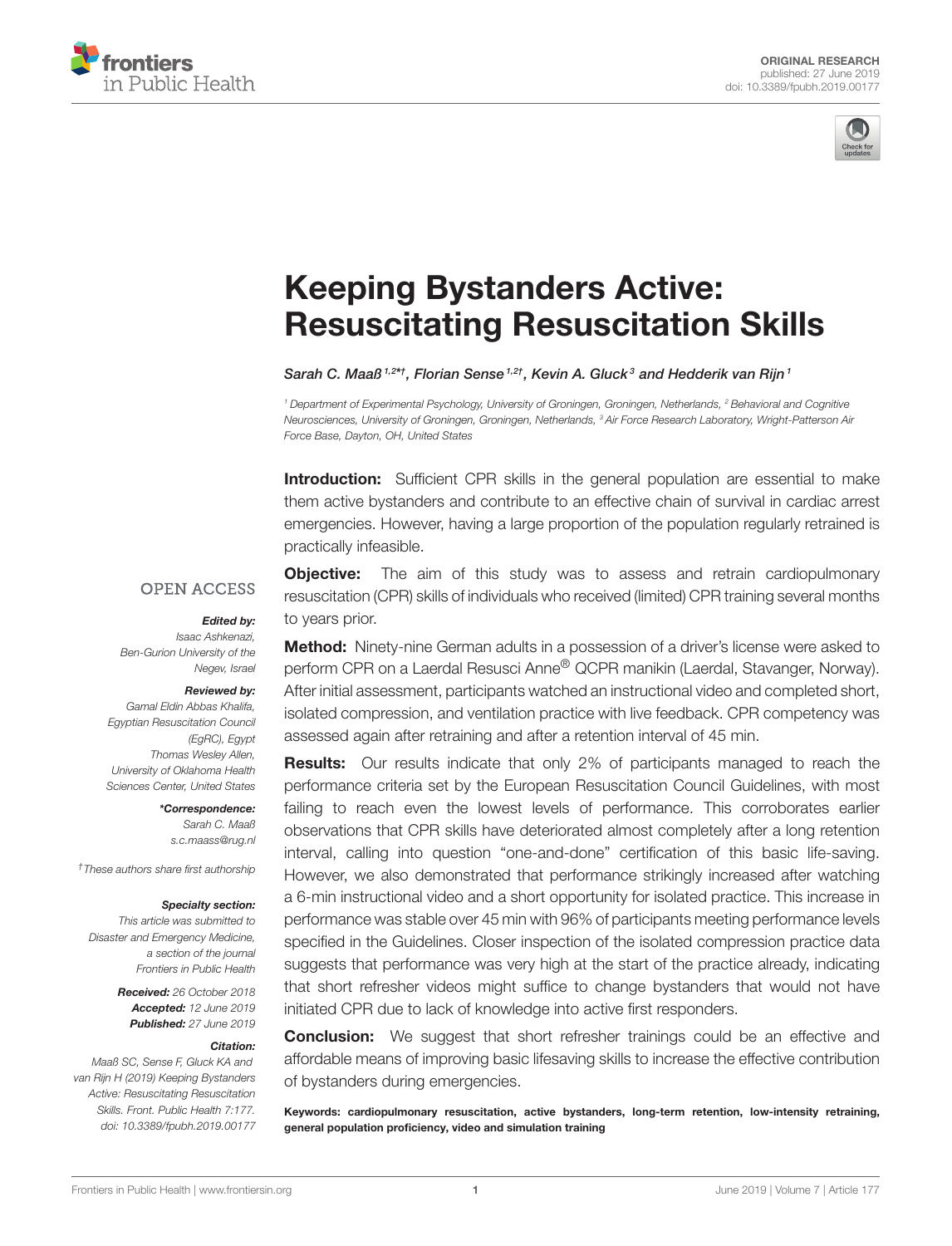# INTRODUCTION

With 70,000 to 80,000 individuals per year experiencing sudden cardiac arrest in Germany, even without major, wide-scale emergencies, this condition is among the country's most frequent causes of death. As the time between cardiac arrest and starting cardiopulmonary resuscitation (CPR) is critical for survival, effective bystander CPR is a key determinant of the survival rate of cardiac arrest victims [\(1\)](#page-4-0). Sufficient CPR skills in the general population are essential for an effective chain of survival [\(2\)](#page-4-1). Even though CPR-trained bystanders might still fail to perform CPR [\(3\)](#page-4-2), lacking even basic CPR knowledge makes it impossible for any bystander to actively contribute in cases of emergencies: Even though bystanders might not meet the proficiency levels of skilled medical personnel, attempting to start CPR is better than inactivity among bystanders [\(4\)](#page-4-3).

In Germany, a large percentage of the adult population has been trained in resuscitation [over 80% in a sample of 200 participants [\(5\)](#page-4-4)] because completing CPR training is part of the requirements for obtaining a driver's license. As this is a one-session First Aid certification, including CPR training, no retraining, or recertification is formally required. However, given the level of competence that can be expected at population level, it is surprising that an alarmingly low percentage of people provide First Aid care, and more specifically, initiate CPR before Emergency Medical Services arrive [\(5\)](#page-4-4). Given the critical role of bystanders in minimizing the consequences of a cardiac arrest, a role that would be even more critical in the case of large-scale emergencies, this discrepancy between a potentially well-trained population and low levels of CPR assistance is worth investigating.

As CPR skills are known to deteriorate over time [\(6\)](#page-4-5), it could be that the CPR training that is part of the one session First Aid certification is not sufficient for long-term competency. This idea is supported by the observation that even in medical professionals, performance typically deteriorates in the first year after certification [\(7,](#page-4-6) [8\)](#page-4-7). Furthermore, in a recent German study, only 40% of a general-public sample reported they were capable of initiating CPR, as measured via a self-assessment questionnaire [\(5\)](#page-4-4). This percentage increased markedly after a short refresher training was provided. No quantitative performance data were reported in that study, but it suggests that additional instruction at least increases subjectively perceived CPR skills.

# **Objectives**

To quantify the competence of CPR skills in the general population and the potential effectiveness of a short, lowintensity refresher training to reduce any knowledge-based constraints in performing CPR, we first assessed the level of CPR performance that was retained over months to years after a first-aid course. Second, we assessed the increase in performance after a short training video used to restore CPR competency to European Resuscitation Council Guideline standards [\(9\)](#page-4-8).

# **METHODS**

For this study, we invited 99 German participants (age 18–27, M  $= 20.8$ , enrolled as students at the University of Groningen, The Netherlands) with valid German driver's licenses. The time since obtaining their driver's license ranged from less than a month to more than 10 years prior to participation ( $M = 45.8$ ,  $SD =$ 26.05, in months). All participants gave written informed consent and ethical approval was obtained to conduct the study (WIRB protocol #20151567).

Immediately after arriving for the study, participants underwent an initial skill assessment in which they performed CPR on a Laerdal Resusci Anne<sup>®</sup> QCPR manikin (Laerdal, Stavanger, Norway). Performance was recorded using a SimPad PLUS device (Laerdal, Stavanger, Norway) with activated SkillReporter software, without any form of feedback. After this initial assessment, all participants watched a 5:46 min instructional video (see [https://osf.io/w5ze2\)](https://osf.io/w5ze2) in which the basic CPR procedure, following European Resuscitation Council Guidelines 2015 [\(8\)](#page-4-7), was explained and demonstrated. Immediately after this video, they were asked to perform compressions and rescue breaths independently for 1 min each, with the manikin's live-feedback option enabled on the SimPad and thus providing immediate feedback to the participant. After these training sessions, CPR performance was re-assessed in two tests. During these tests, no feedback was provided, but a certified CPR trainer provided personalized feedback and instruction in between these tests when necessary. After a delay of 45 min, in which participants performed a number of unrelated tasks, CPR skills were assessed again using the SimPad device, without feedback. Note that this study was embedded in a multi-session experiment, details of which will be reported in a separate manuscript (see<https://osf.io/zpjrt/> for project details).

# RESULTS

On the initial skill assessment, 78.4% of participants did not attempt to administer rescue breaths and 6.2% did not perform a single compression (i.e., did not initiate CPR at all). Even though most participants did initiate chest compressions, the vast majority ceased chest compressions too early: The average number of compressions was 48.2, with 23.7% administering less than 20 and 83.5% less than 90 compressions. This resulted in the extremely poor overall CPR performance on the initial skill assessment evident for many participants in **[Figure 1](#page-2-0)**: 50.5% of participants scored 0 and 75.3% scored below 20. That is, participants' initial performance was far below minimum competency levels, with only 2% of participants meeting the criteria set by the European Resuscitation Council Guidelines of 2015 [\(8\)](#page-4-7) (first column in **[Figure 1](#page-2-0)**).

Interestingly, skill performance improved strikingly after watching the instructional video and performing compressions and rescue breaths for 1 min, with 81% of participants passing the criteria set by the European Resuscitation Council after this short refresher (second column in **[Figure 1](#page-2-0)**). Personalized feedback further improved performance (third column, **[Figure 1](#page-2-0)**), a performance level which seemed to be stable when retested after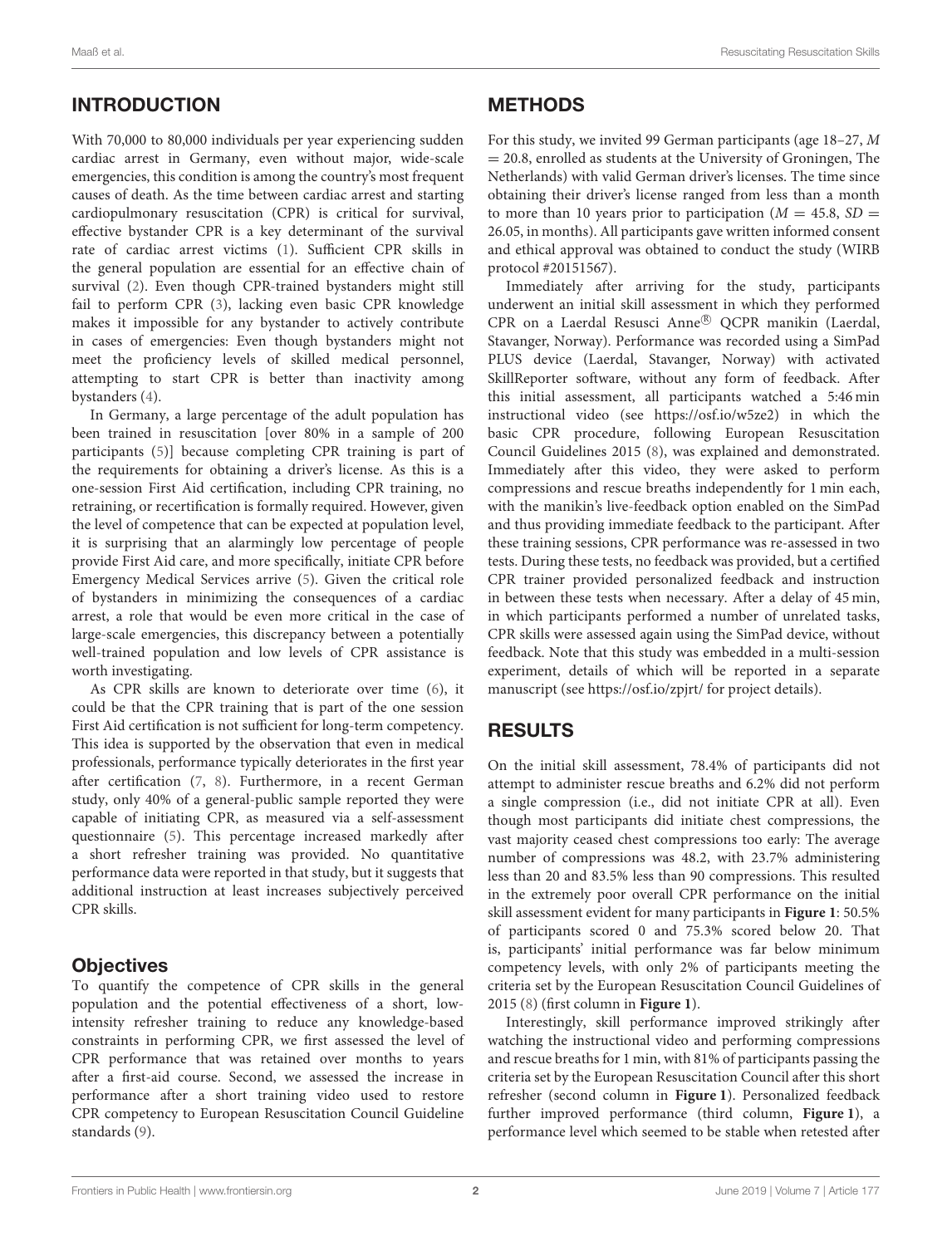

<span id="page-2-0"></span>45 min (fourth column, **[Figure 1](#page-2-0)**). Importantly, participants also markedly improved with respect to the required steps that have to be performed before executing CPR, which are listed in the four top-most rows of **[Table 1](#page-3-0)**.

As suggested previously by Van Berkom et al. [\(10\)](#page-4-9), there may be some cause for concern regarding the composite performance score generated by the embedded measurement system. However, the measurement system on the manikin also records the separate measures comprising the composite score—such as compression rate, compression depth, release height, and hand position—, which can be analyzed instead of the proprietary composite score. Analyses of these separate measures indicate that performance at the start of the training sessions was already at the performance level required by the European Resuscitation Council Guidelines, indicating that watching the short video, without hands-on training, improved CPR performance. This can be seen in **[Figure 2](#page-3-1)** in which performance over time during the compression practice training is plotted for each participant separately (each line in the plot represents the values recorded for a single participant). This figure demonstrates that only a handful of participants completely fail to reach the required compression frequency, and that most achieve the 104 compressions per minute demonstrated in the video. Moreover, even though a proportion of the participants require the live-feedback to increase their compression rate to ERC criteria [\(9\)](#page-4-8), most participants immediately start out with reasonable compression rates. We refer the interested reader to the supplementary analyses [\(https://osf.io/zpjrt/\)](https://osf.io/zpjrt/), which contains equivalent visualizations of other subscores recorded by the manikin. In summary, watching a short instructional video sufficed to retrain either inactive or ineffective bystanders.

# **DISCUSSION**

The results of this study demonstrate that: (1) After a long retention interval, even young, highly educated individuals are not "ready, willing and able to act" [\(11\)](#page-4-10) when confronted with a simulated victim of a cardiac arrest, but that (2) Watching a short instructional video, potentially combined with short practice sessions including feedback, restores performance for the majority of participants. Combined, this work suggests that providing one-shot training to young adults is not sufficient for them to retain basic lifesaving skills which could be required in cases of an emergency. However, merely presenting an instructional video that refreshes previously trained skills may be sufficient to regain competence in these basic lifesaving skills for the majority of participants, even years after initial training. These findings are especially relevant if there already is an infrastructure to provide initial training to the general population (like in Germany), and were dormant skills could be efficiently retrained to reach widespread CPR competence.

These results also highlight the limited effectiveness of a single training session, when not followed up by later refresher trainings. "One-and-done" certification practices are antiquated and unresponsive to contemporary basic and applied cognitive science [\(12\)](#page-4-11). The data presented here also suggest that the proportion of potential bystanders that actually initiate and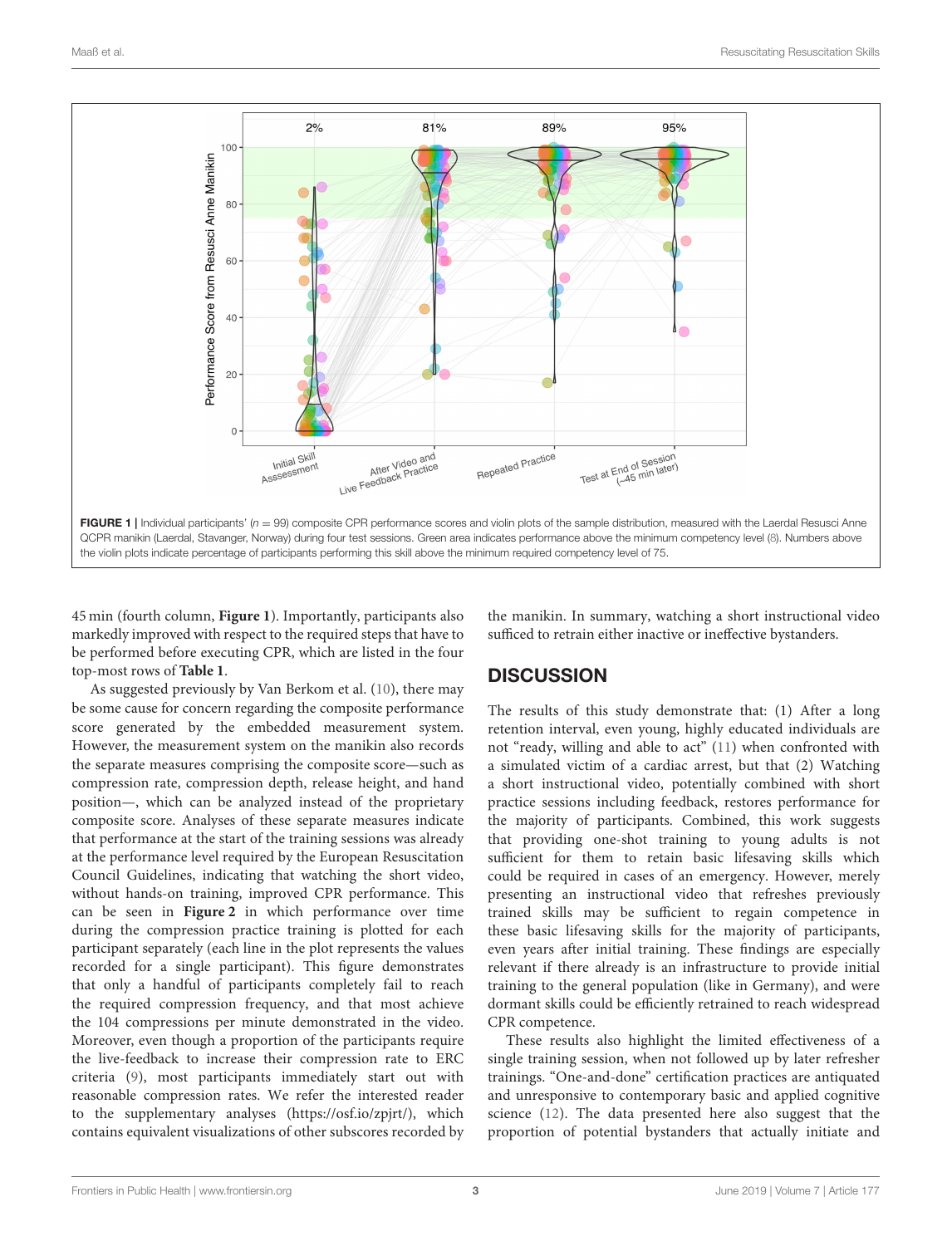#### <span id="page-3-0"></span>TABLE 1 | CPR skill assessment scores<sup>a</sup>.

|                      | <b>Initial skill</b><br>assessment (%) | Assessment after video and<br>1 min training sessions (%) | Second assessment after video and<br>personalized instruction (%) | <b>Test after</b><br>45 min (%) |
|----------------------|----------------------------------------|-----------------------------------------------------------|-------------------------------------------------------------------|---------------------------------|
| Check response       | 55                                     | 100                                                       | 100                                                               | 99                              |
| Call for help        | 62                                     | 93                                                        | 97                                                                | 96                              |
| Open Airway          | 5                                      | 82                                                        | 94                                                                | 95                              |
| Breathing check      | 71                                     | 92                                                        | 97                                                                | 98                              |
| Proper hand position | 91                                     | 99                                                        | 100                                                               | 99                              |
| Compression          | 11                                     | 85                                                        | 91                                                                | 96                              |
| Ventilation          |                                        | 89                                                        | 92                                                                | 94                              |
|                      |                                        |                                                           |                                                                   |                                 |

*<sup>a</sup>Percentages indicate proportion of subjects performing satisfactorily (criteria described above). For Check responsiveness, Call for help, Open airway, and Breathing check the scoring was binary (correct/incorrect scored by a certified CPR instructor) and the data in the table show the % of participants who did the action correctly. For compression and ventilation,* the percentages indicate the proportion of subjects reaching the criterion of 75% in skill performance recorded with the SimPad PLUS device (Laerdal, Stavanger, Norway). Note that *Proper hand position, Compression and Ventilation are part of the composite score reported in* [Figure 1](#page-2-0)*.*



<span id="page-3-1"></span>perform effective CPR (as low as 2%, see **[Figure 1](#page-2-0)**) might be much lower than the number of people that self-report that they would initiate CPR [40% according to [\(5\)](#page-4-4)]. Our results are consistent with some previously published research [\(13\)](#page-4-12) suggesting that refresher training can be of much lower intensity, as people with previous training relearn more effectively [\(14\)](#page-4-13). The effectiveness of watching an instructional video, as reported here, strongly argues for making brief refresher training easily accessible. That video training can be as effective as instructor-led training has been demonstrated in earlier work [\(15\)](#page-4-14), in which a 30-min video-based self-training provided positive results. Interestingly, our work demonstrates that a much shorter, 6-min video clip can also result in proficient CPR performance. Future research should establish how long the benefits from a short refresher video persist and whether they are equally pronounced in a broader sample.

Providing access to short but effective (re)training will probably lower the threshold for self-initiation of training or would make it more likely that people would follow-up on externally provided reminders for self-training [\(16\)](#page-4-15). Given the almost perfect coverage of CPR training in German adults, one could argue that such instructional videos should be made available via screens in public spaces or be part of national broadcasting services. If these videos were attended regularly, the resuscitation skills of an entire population could be continuously resuscitated, increasing the chances that bystanders will act effectively in case of a cardiac arrest in emergencies, potentially saving thousands of lives in the process.